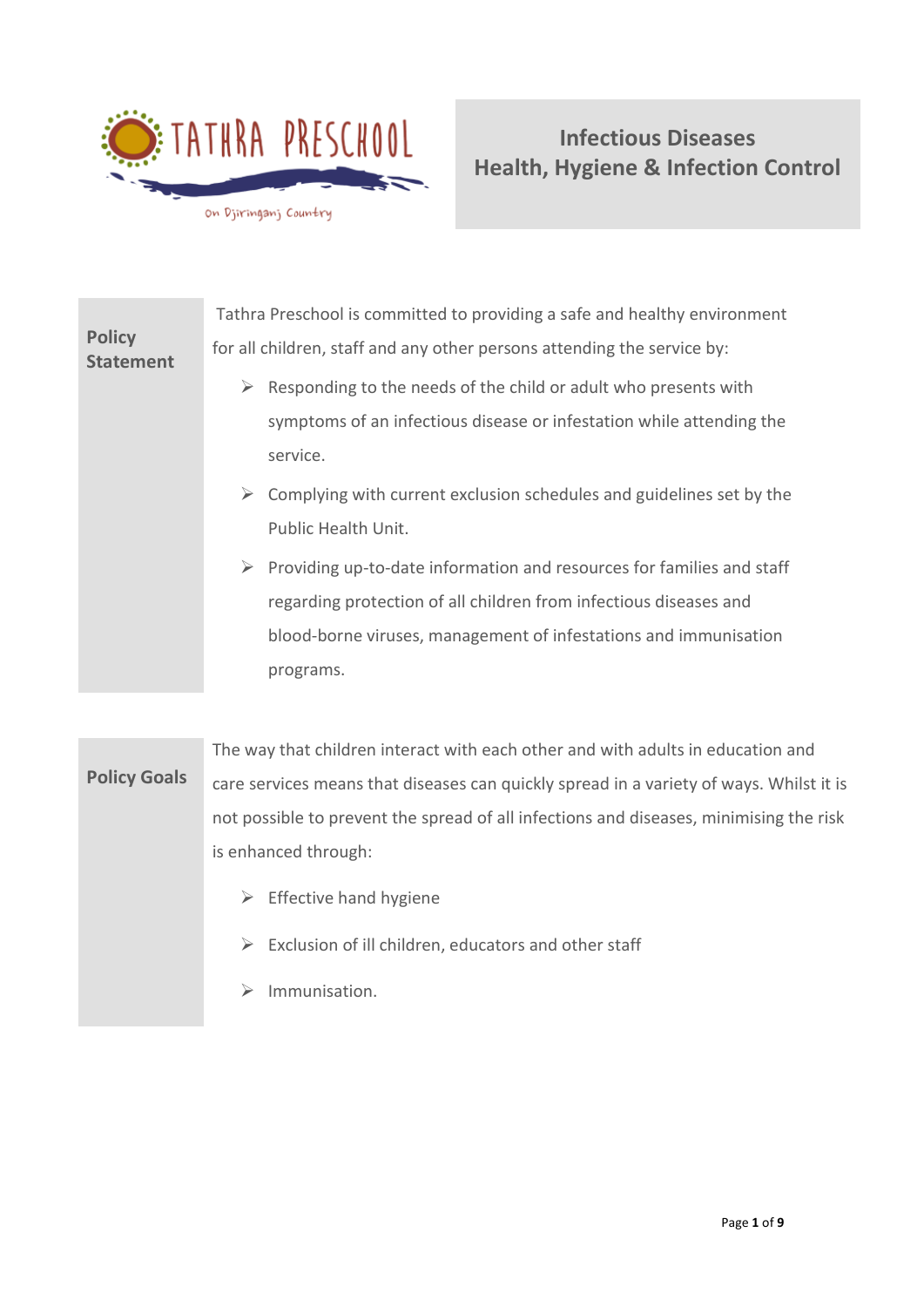### **Effective Hygiene**

Tathra Preschool will maintain and promote effective hygiene practices, including: ⊲ correct handwashing technique and use of hand sanitizer on arrival ⊲ using standard precautions when handling blood, all body fluids, secretions and excretions, dried blood and other body substances. ⊲ cleaning toys and other items that children are likely to put in their mouths, after use ⊲ raking sandpits often and/or securely covering them when not in use ⊲ disposing of soiled items in a container that is inaccessible to children ⊲ washing rubbish bins and nappy buckets regularly ⊲ actively promoting handwashing and other hygiene practices with children and families.

## **Exclusion of Children, Educators and Other Staff**

## **Infectious Diseases**

In order to prevent the spread of infectious diseases through interpersonal contact, Tathra Preschool will adhere to the exclusion period table, published by the National Health and Medical Research Council. www.nhmrc.gov.au, please also refer to [www.healthdirect.gov.au/school-exclusion-for-health-reasons](http://www.healthdirect.gov.au/school-exclusion-for-health-reasons)

### **Fever**

In children, a temperature over 38˚C indicates a fever. A fever is usually caused by an infection somewhere in the body. Some types of infections that lead to fever include: ⊲ viral (caused by a virus) – around nine out of ten children with a fever will have a viral illness, such as cold, flu or gastroenteritis ⊲ bacterial (caused by bacteria) – such as some ear infections, pneumonia or urine infections. [www.health.vic.gov.au/edfactsheets/downloads/fever-in-children.pdf](http://www.health.vic.gov.au/edfactsheets/downloads/fever-in-children.pdf) [http://raisingchildren.net.au/articles/fever\\_a.html](http://raisingchildren.net.au/articles/fever_a.html)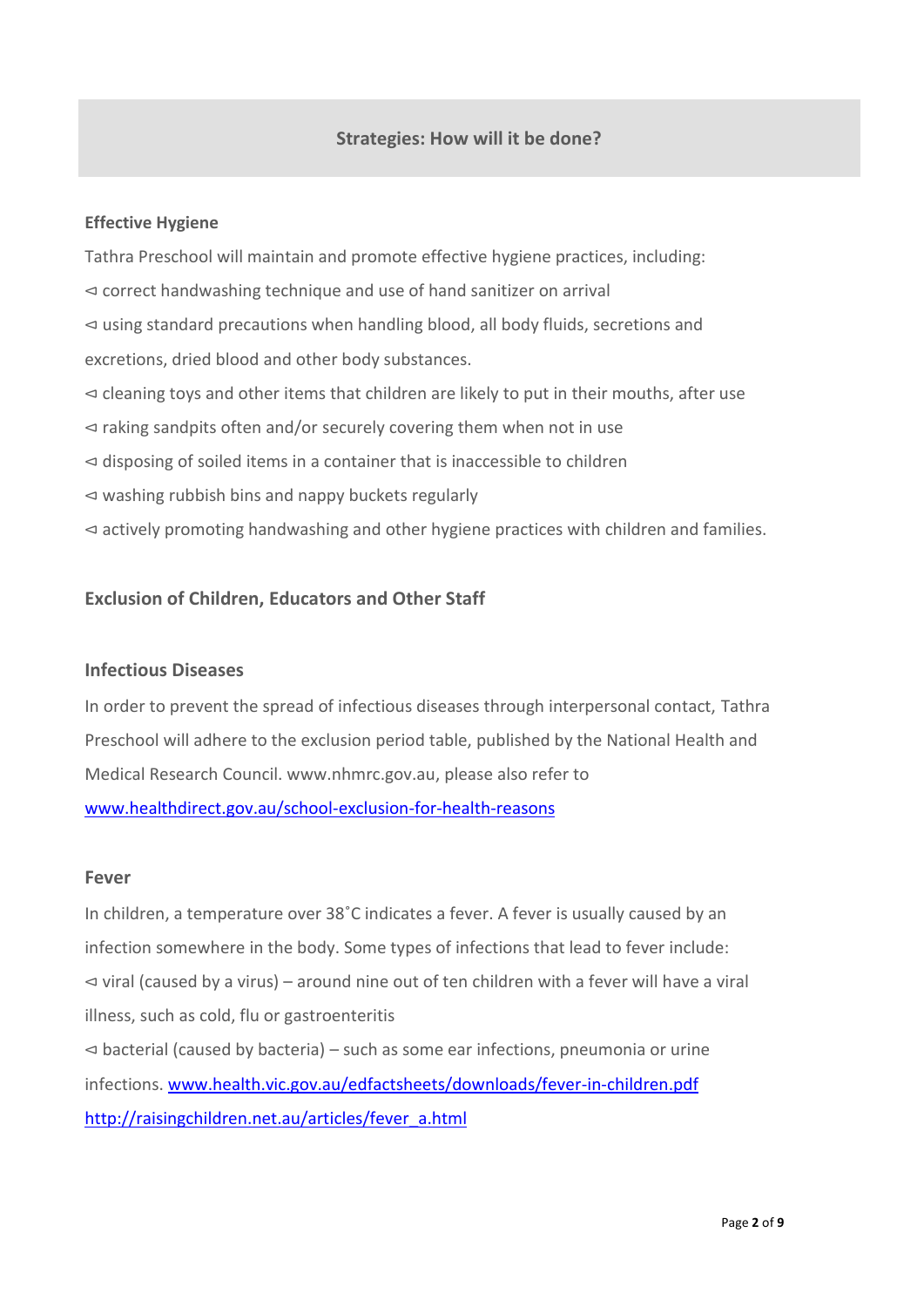In order to prevent the spread of infection and ensure wellbeing, children with a temperature above 38˚C will be excluded from the service.

#### **Immunisation**

Tathra Preschool's practice is guided by our state/territory's department of health in relation to child immunisations. We will share resources and information from government bodies and recognised authorities to support families access information regarding immunisations. Parents who wish to enrol their child are required to provide at the time of enrolment their child's immunisation status. This may be an AIR Immunisation History Statement or Form based on regulatory requirements and/or the state/territory's Public Health Act. We are able to refuse other forms of documentation based on the above.

### **A NOTE ON IMMUNISATION**

*Immunisation requirements vary based on each state and territory's health legislation. Each child's record must include the immunisation status of the child (R162(f)). The National Law and Regulations do not specify how this information must be obtained, except for at services located in NSW and VIC (R162(h) and (i)). A service should include as part of its health practices and procedures a written process to obtain information from families about their children's current immunisation status. Practices and procedures should include any jurisdictional requirements about immunisation. For national and state legislation in relation to immunisation requirements for education and care services (such as No Jab, No Play)* please refer to: [www.ncirs.org.au/public/no-jab-no-play-no-jab-no-pay](http://www.ncirs.org.au/public/no-jab-no-play-no-jab-no-pay)

**ECEC staff across the state are required to have received two doses of COVID-19 vaccination by 8 November 2021, as per Public Health order released 2nd September 2021.**

### **Exclusion Periods**

The Public Health Unit will be advised as soon as the service is aware that a child or educator has contracted a vaccine-preventable disease and any directions will be followed accordingly. Any child or educator that is not fully immunised may be excluded for a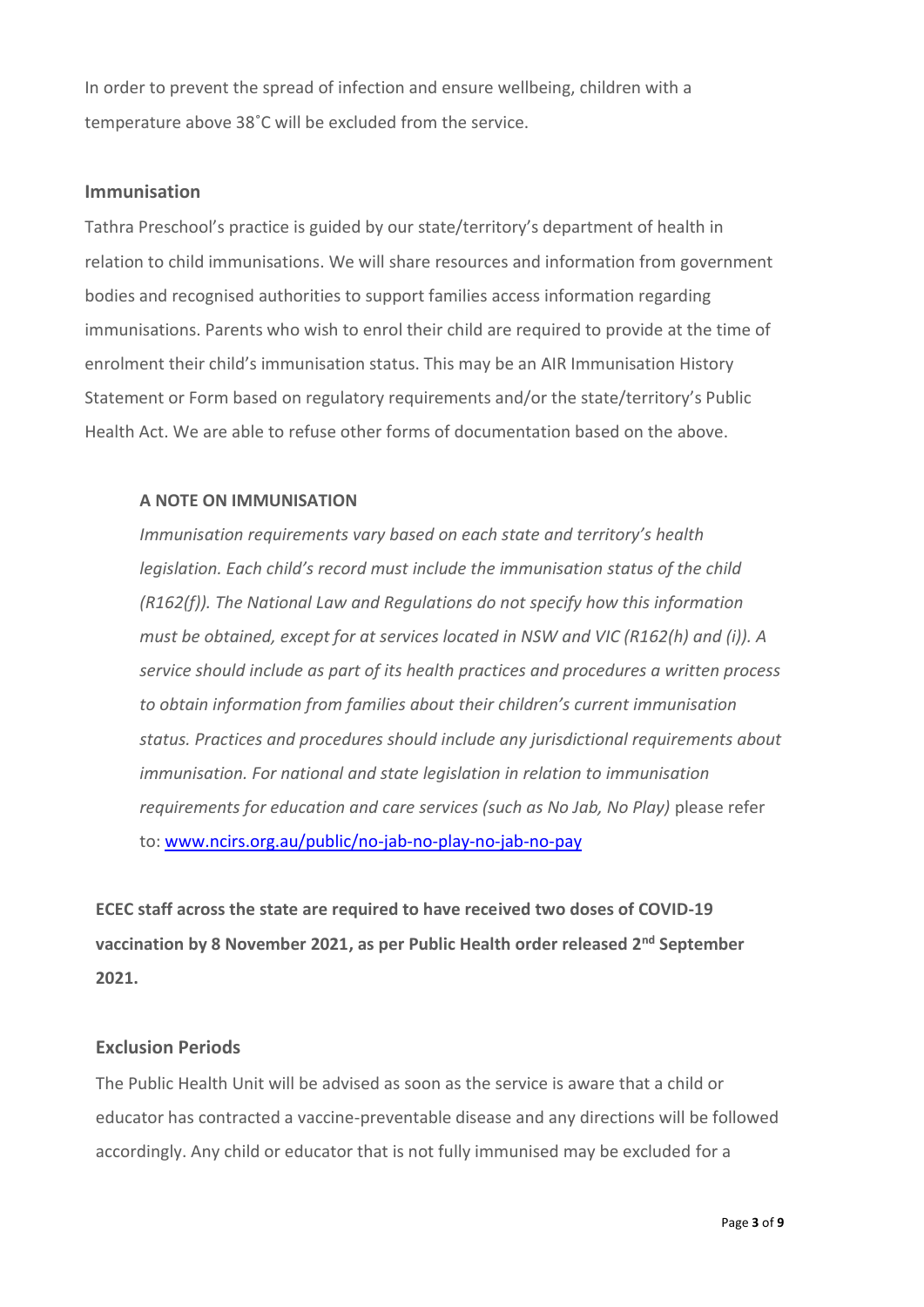period of time if there is a case of a vaccine preventable disease at the service, or if the child or educator has been in contact with someone outside the Service who has a vaccine preventable disease. We will consider the Exclusion Periods recommended by the National Health and Medical Research Council and act on any directions provided by Public Health Unit. It is the responsibility of families to inform the Service that their child has come into contact with someone with a vaccine preventable or infectious disease.

### **Roles and Responsibilities**

#### **Approved Provider is responsible for:**

Ensuring Tathra Preschool operates in line with the Education and Care Services National Law and National Regulations including:

⊲ Ensuring that where there is an occurrence of an infectious disease at the service, reasonable steps are taken to prevent the spread of that infectious disease (Regulation 88(1)).

⊲ Ensuring that where there is an occurrence of an infectious disease at the service, a parent/guardian or authorised emergency contact of each child at the service is notified of the occurrence as soon as is practicable (Regulation 88(2)).

⊲ Ensuring that information from the Public Health Unit about the recommended minimum exclusion periods is displayed at the service, is available to all stakeholders and is adhered to in the event of an outbreak of an infectious disease (as designated by the Department of Health.

⊲ Ensuring that the parent/ guardian and Public Health Unit are notified as soon as possible, after being made aware that an enrolled child: » has one of the following vaccine preventable diseases, or » is reasonably suspected of having come into contact with a person who has one of these vaccine preventable diseases and the enrolled child has no evidence of immunisation lodged to show that the child is immunised against, or acquired immunity by infection from, that disease.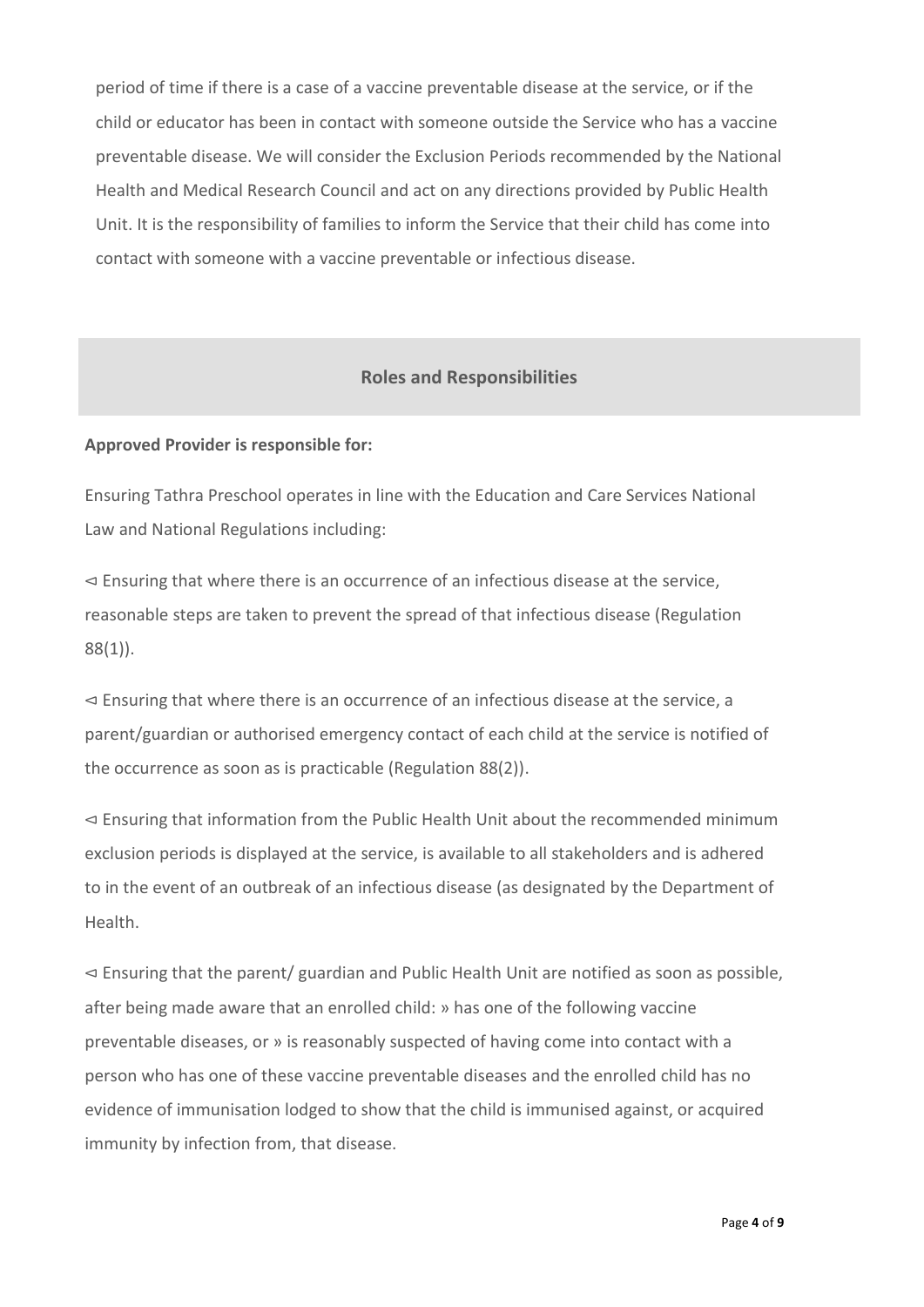a) Pertussis, or

b) Poliomyelitis, or

c) Measles, or

d) Mumps, or

e) Rubella, or

f) Meningococcal C, or

g) Diphtheria, or

h) Haemophilus influenza Type b (Hib), or

i) Tetanus, or

j) Covid-19

⊲ Ensuring that any directions provided by Public Health Unit are followed regarding the possible exclusion of a child or educator who is not immunised against a vaccine preventable disease.

⊲ Notifying the regulatory authority within 24 hours of a serious incident including when a child becomes ill at the service or medical attention is sought while the child is attending the service.

⊲ Ensuring that appropriate and current information and resources are provided to staff and parents/guardians regarding the identification and management of infectious diseases, blood-borne viruses and infestations.

⊲ Keeping informed about current legislation, information, research and best practice.

⊲ Ensuring that any changes to the exclusion table or immunisation schedule are communicated to staff and parents/guardians in a timely manner.

⊲ Ensure staff immunisation is in line with Public Health orders.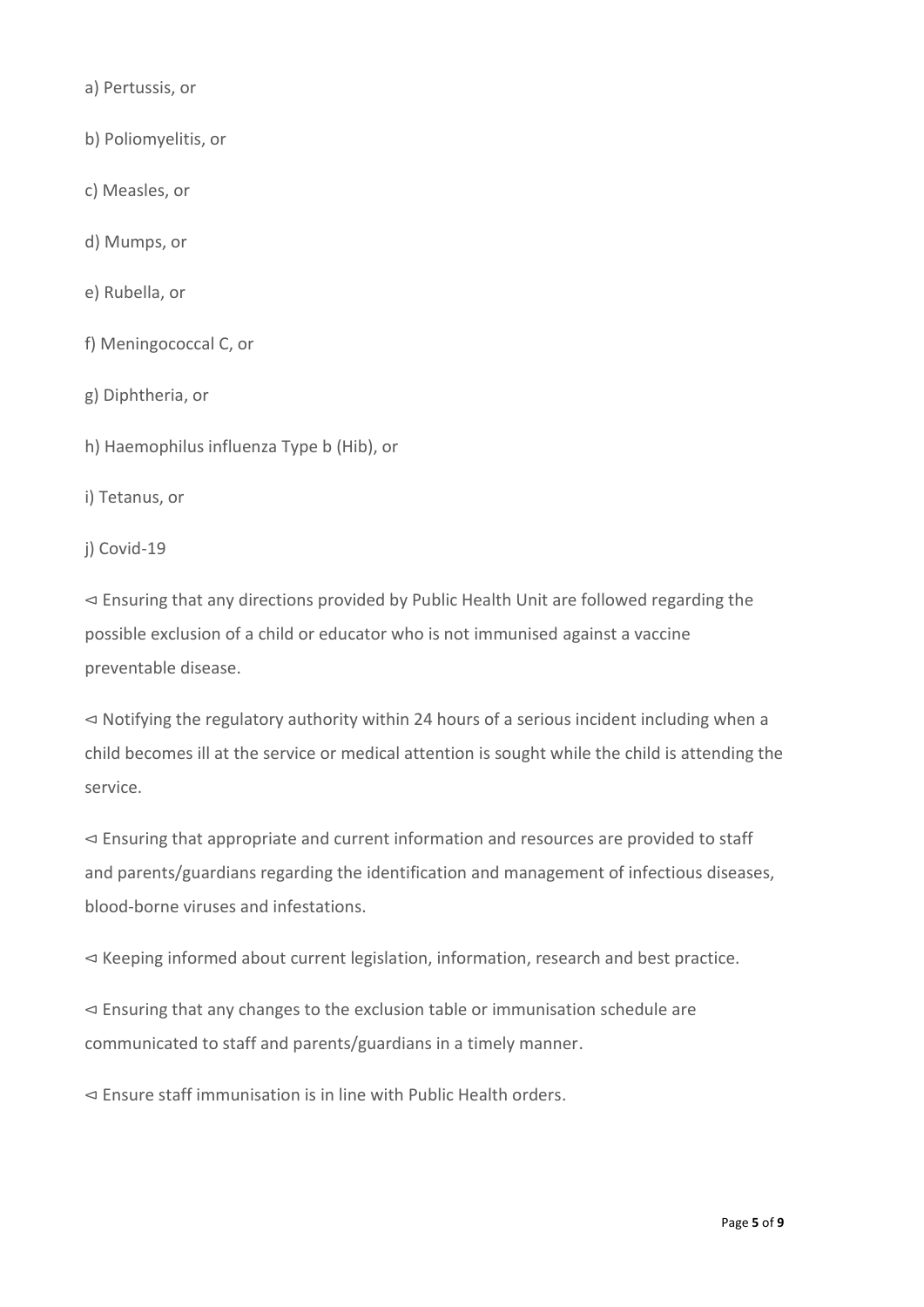#### **Nominated Supervisor is responsible for:**

⊲ Contacting the parents/guardians of a child suspected of suffering from an infectious or vaccine preventable disease, and requesting the child be collected as soon as possible.

⊲ Notifying a parent/guardian or authorised emergency contact person when a symptom of an excludable infectious illness or disease has been observed.

⊲ Ensuring that a minimum of one staff with current approved first aid qualifications is in attendance and immediately available at all times the service is in operation.

⊲ Establishing good hygiene and infection control procedures and ensuring that they are adhered to by everyone at the service.

⊲ Ensuring the exclusion requirements for infectious diseases are adhered to as per the recommended minimum exclusion periods, notifying the Approved Provider and parents/guardians of any outbreak of infectious disease at the service, and displaying this information in a prominent position.

⊲ Advising parents/guardians on enrolment that the recommended minimum exclusion periods will be observed in regard to the outbreak of any infectious diseases or infestations.

⊲ Advising the parents/guardians of a child who is not fully immunised on enrolment that they may be required to keep their child at home when an infectious disease is diagnosed at the service, dependent on directions from the Public Health Unit.

⊲ Requesting that parents/guardians notify the service if their child has, or is suspected of having, an infectious disease or infestation.

⊲ Providing information and resources to families to assist in the identification and management of infectious diseases and infestations.

⊲ Maintaining confidentiality at all times.

⊲ Providing relevant sourced materials to families.

⊲ Ensuring that an "Incident, Injury, Trauma and Illness" record is completed as soon as practicable or no later than 24 hours of the illness occurring.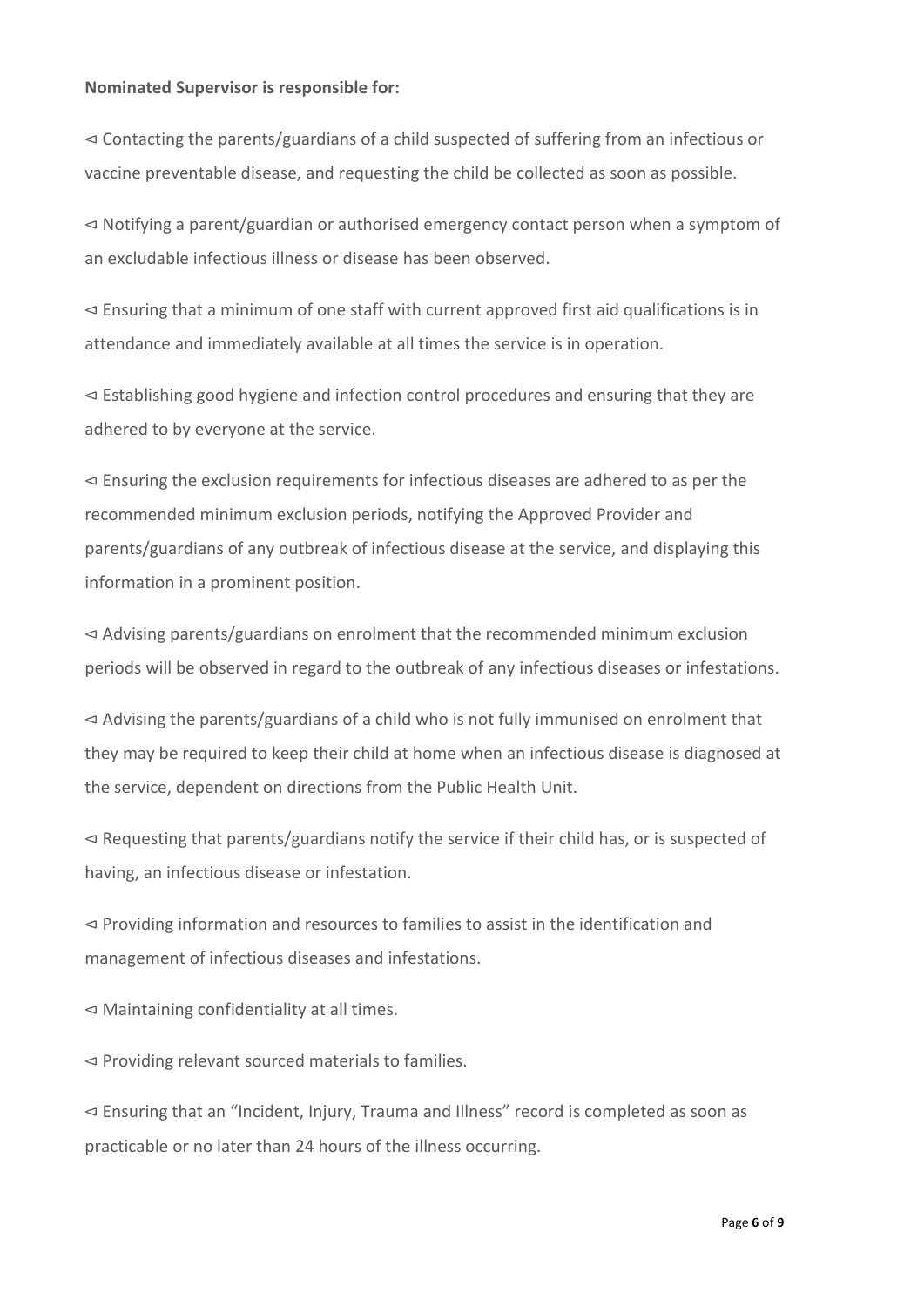#### **Educators are responsible for:**

⊲ Ensuring that any children that are suspected of having an infectious illness are responded to and their health and emotional needs supported at all times.

⊲ Implementing appropriate health and safety procedures, when tending to ill children.

⊲ Ensuring that families are aware of the need to collect their children as soon as practicable to ensure the child's comfort.

⊲ Maintaining their own immunisation status and advising the Approved Provider/Nominated Supervisor of any updates to their immunisation status.

⊲ Providing varied opportunities for children to engage in hygiene practices, including routine opportunities, and intentional practice.

⊲ Observing signs and symptoms of children who may appear unwell and informing the Nominated Supervisor.

⊲ Providing access to information and resources for parents/guardians to assist in the identification and management of infectious diseases and infestations.

⊲ Monitoring any symptoms in children that may indicate the presence of an infectious disease.

⊲ Maintaining confidentiality at all times.

### **Families**

⊲ Providing Immunisation documentation upon enrolment and as administered.

⊲ Keeping their children at home if they are unwell or have an excludable infectious disease.

⊲ Keeping their children at home when an infectious disease has been diagnosed at the service and their child is not fully immunised against that infectious disease if directed to do so by the Public Health Unit.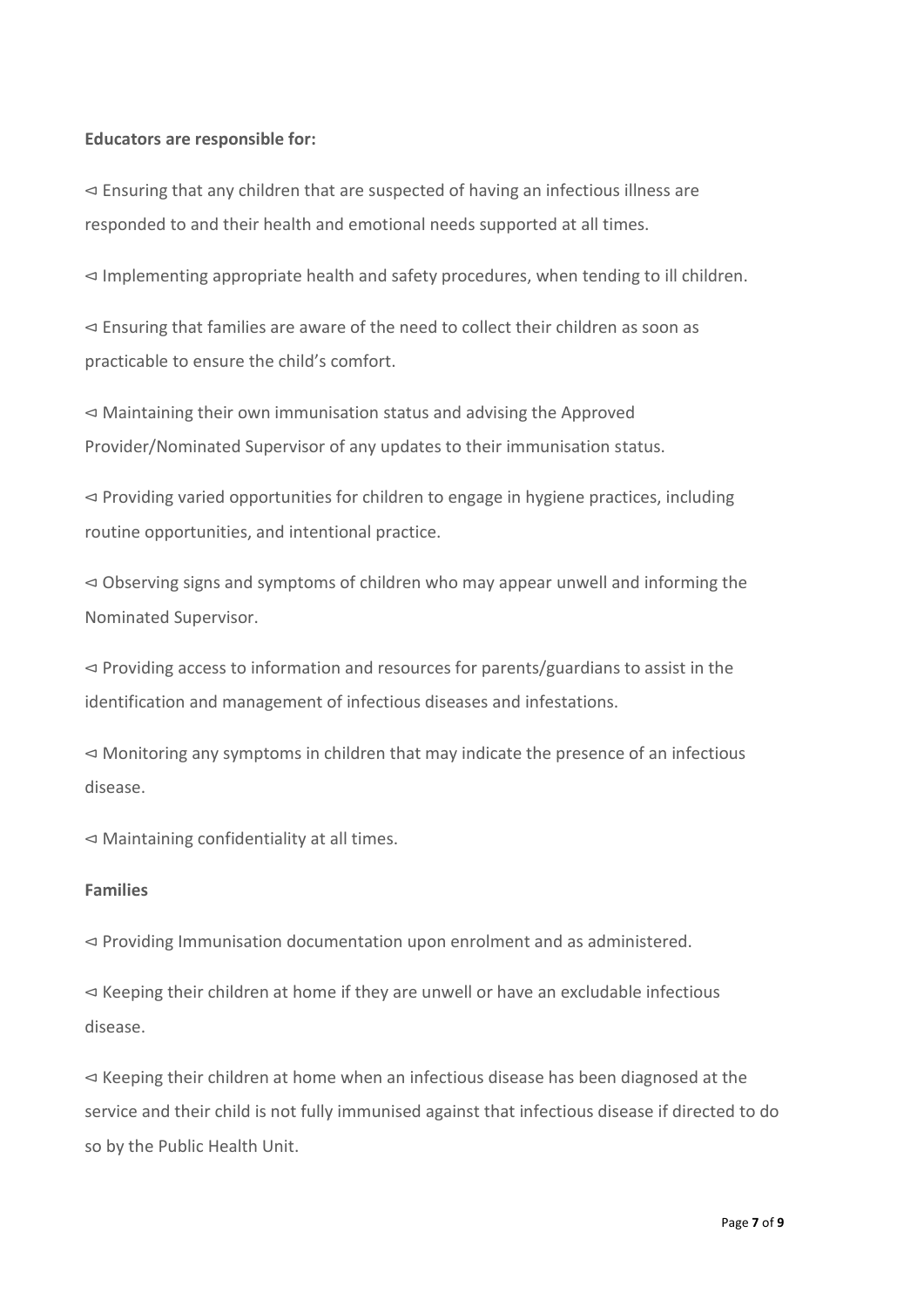⊲ Informing the service if their child has an infectious disease or has been in contact with a person who has an infectious disease.

# **Monitor, Evaluation and Review**

This policy will be monitored to ensure compliance with legislative requirements and unless deemed necessary through the identification of practice gaps, the service will review this Policy every two years.

Families and staff are essential stakeholders in the policy review process and will be given opportunity and encouragement to be actively involved.

In accordance with R. 172 of the Education and Care Services National Regulations, the service will ensure that families of children enrolled at the service are notified at least 14 days before making any change to a policy or procedure that may have significant impact on the provision of education and care to any child enrolled at the Preschool; a family's ability to utilise the service; the fees charged or the way in which fees are collected

| <b>Relevant</b><br>Legislation | $\leq$ Education and Care Services National Law Act 2010: Section 167                                                                                                               |
|--------------------------------|-------------------------------------------------------------------------------------------------------------------------------------------------------------------------------------|
|                                | $\leq$ Education and Care Services National Regulations: Regulations 85-87, 88, 162,<br>168(2)(c)                                                                                   |
|                                | $\leq$ Work Health and Safety Act 2011                                                                                                                                              |
|                                | $\triangleleft$ Australian New Zealand Food Standards Code (FSANZ)                                                                                                                  |
|                                | $\leq$ Public health orders relating to Delta outbreak restrictions<br>https://legislation.nsw.gov.au/information/covid19-legislation/temporary-<br>movement-gathering-restrictions |

|                                                          | $\leq$ National Quality Standard, Quality Area 2: Children's Health and Safety -           |
|----------------------------------------------------------|--------------------------------------------------------------------------------------------|
| Guidelines,<br><b>Standards and</b><br><b>Frameworks</b> | Standard 2.1                                                                               |
|                                                          | $\triangleleft$ National Quality Standard, Quality Area 6: Collaborative Partnerships with |
|                                                          | Families and Communities - Standard 6.1, 6.2                                               |